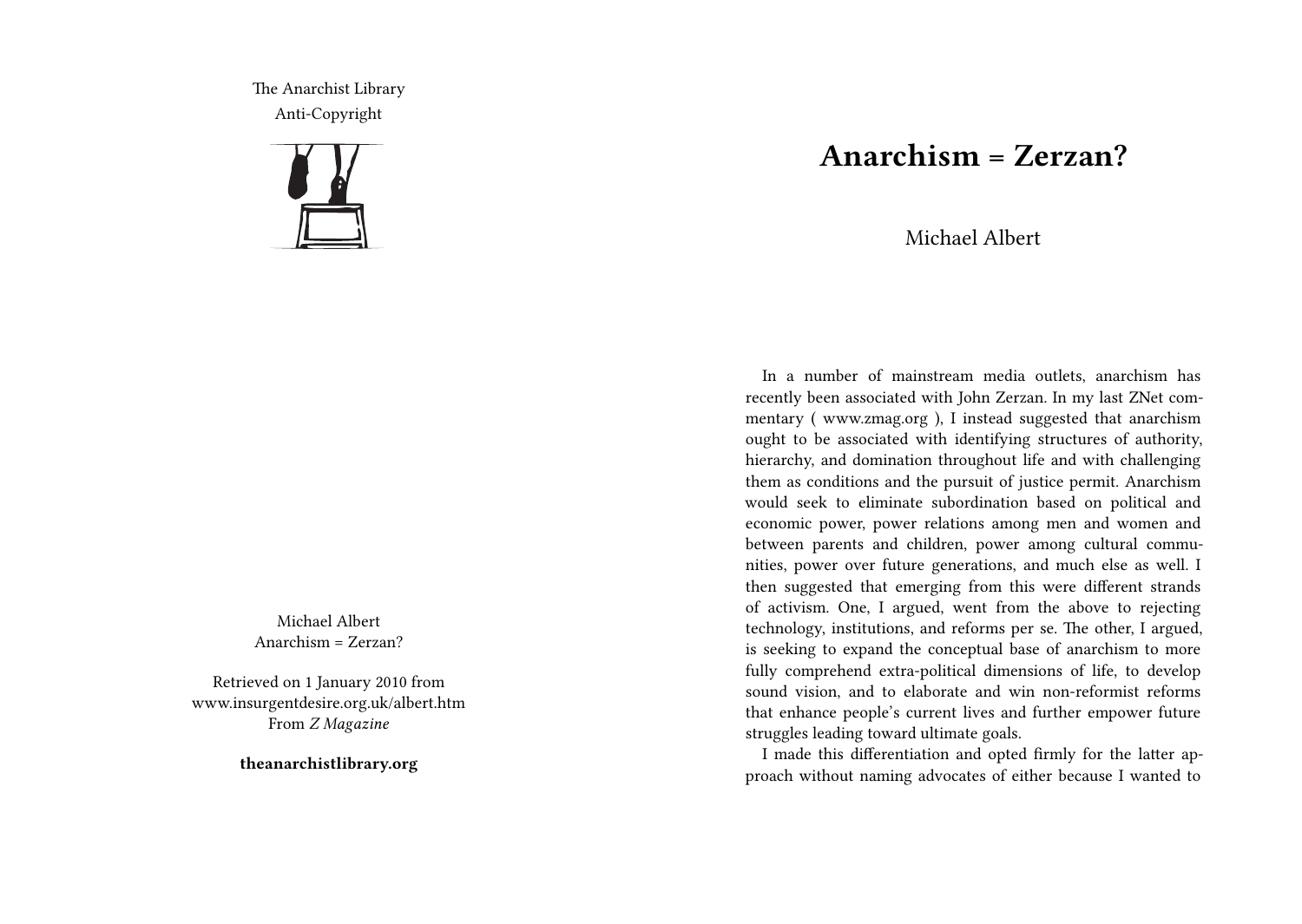avoid discussing individual people and instead focus on ideas and choices. Some felt, however, that I was wrong to critique a trend the "not so desirable anarchism" — without giving evidence of its actual existence and examining its actual self-representations.

Okay, the most visible advocate and exemplar of what I called "not so desirable anarchism" is John Zerzan. Of course other folks are also in the camp, but sticking to Zerzan's work should amply display at least the most touted arguments behind the positions I reacted against.

Zerzan starts out by anarchistically rejecting all authoritarian constraints on human well being and development. This is admirable, of course, but where does he wind up?

Well, Zerzan rejects technology per se. He rejects all institutions that distinguish different tasks and responsibilities for different actors, which is all institutions per se. He derivatively contributes to rejecting the idea of all reforms because no institution is worthy of improvements, so no improvements are worthy of our time. But even beyond these three themes of my last essay, Zerzan also rejects language, math, and even counting items or registering time passage. I think all these rejections repeat the same error that other opponents of all technology, all institutions, and all reforms also make, though Zerzan does it most relentlessly. Let's see.

Zerzan tells us "that technology has never been neutral, like some discreet tool detachable from its context. It always partakes of and expresses the basic values of the social system in which it is embedded. Technology is the language, the texture, the embodiment of the social arrangements it holds together." This is unobjectionable, though it neglects another point that Zerzan never returns to. Yes, technologies bear the mark of the society they are born and used in. How could it be otherwise? However, technologies not only reflect those societies' attributes, including their worst, but also often meet real needs and expand real potentials. So you get electric chairs to kill people and assembly lines to constrain them,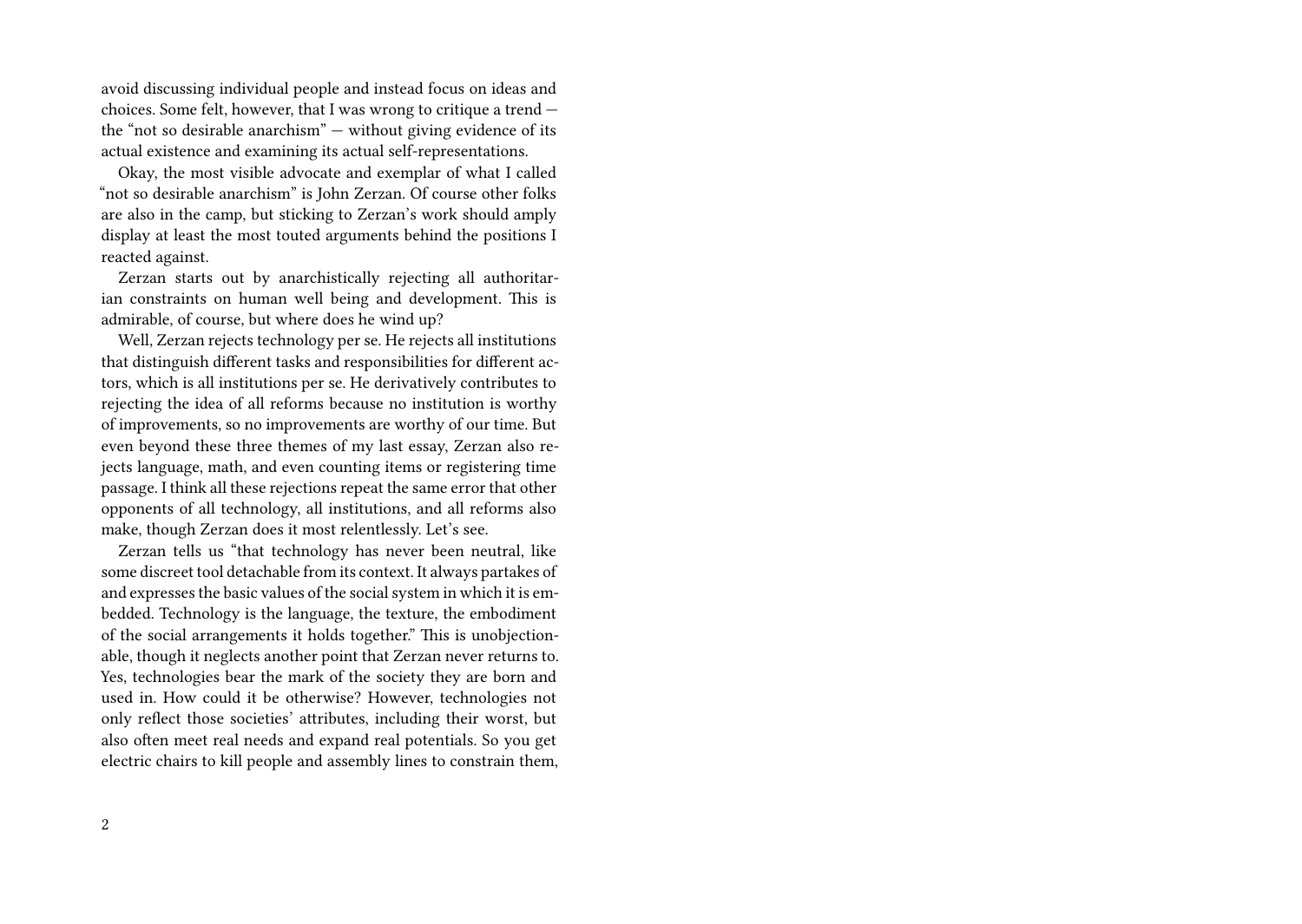"not so desirable anarchism," and also on the more positive insights about breadth of focus, new vision, and non-reformist reforms that give another strain of anarchism the potential to become central to successful activism in years ahead.

Zerzan's thinking examined for this essay may or may not typify why some folks hold the not so desirable views they do about technology, institutions, and reforms. I have no way of knowing that. In any event, Zerzan is most forthright, and the Zerzan quotations I employed are from various essays and interviews he has done, all available on the internet. I found most of the essays quoted on a site named "Primitivism" at www.primitivism.com Additional sites will immediately pop up if you search Google or Yahoo or any other large internet engine for primitivism or for Zerzan, and within the links listed, if interested, you will find other adherents of views like Zerzan's.

but you also get warm clothes for people to wear, and penicillin to enhance their longevity.

Zerzan says technologies are contextual, and of course they are. They arise in some social setting. They are produced in it, or perhaps another. They are used in it, or perhaps a third. Technologies don't spring spontaneously from nothing with no lineage and imprint. Nor are technologies utilized in social vacuums. Zerzan is correct that each technology, whether a pencil or a shoe lace much less a guided missile or an assembly line, bears a social inscription carrying into it diverse imprints of the motives of its conception, production, and utilization — part of which generally reflect the defense of social elites, but another part of which often reflect the accomplishing of needed functions. We should therefore expect technologies conceived, produced, and utilized in feudal times to be different than those in prehistoric times, or than those in capitalist times. So it is elementary.

Zerzan moves on, however, to a point that is not at all elementary. He says, "the idea that [technology] is neutral, that it is separable from society, is one of the biggest lies available. It is obvious why those who defend the high-tech death trap want us to believe that technology is somehow neutral." This is disingenuous handwaving, I think, or else evidences an immense confusion.

That is, when someone says that technology per se is neutral, they of course mean that technology does not by its internal logic have to serve only dominating elites. Technology can serve any constituency including broad populations. Technology can arise in any social setting and system, and can accomplish diverse tasks that can be beneficial or horrendous, humane or cruel, liberating or stultifying. Technology isn't necessarily prehistoric, or feudal, or capitalist, or anything else other than always a product of human design and labors, and having a human origin imposes on technology no particular social direction, no universal social stamp. Zerzan rightly notices that our contemporary technologies encapsulate forces at play in our societies. He wrongly concludes, how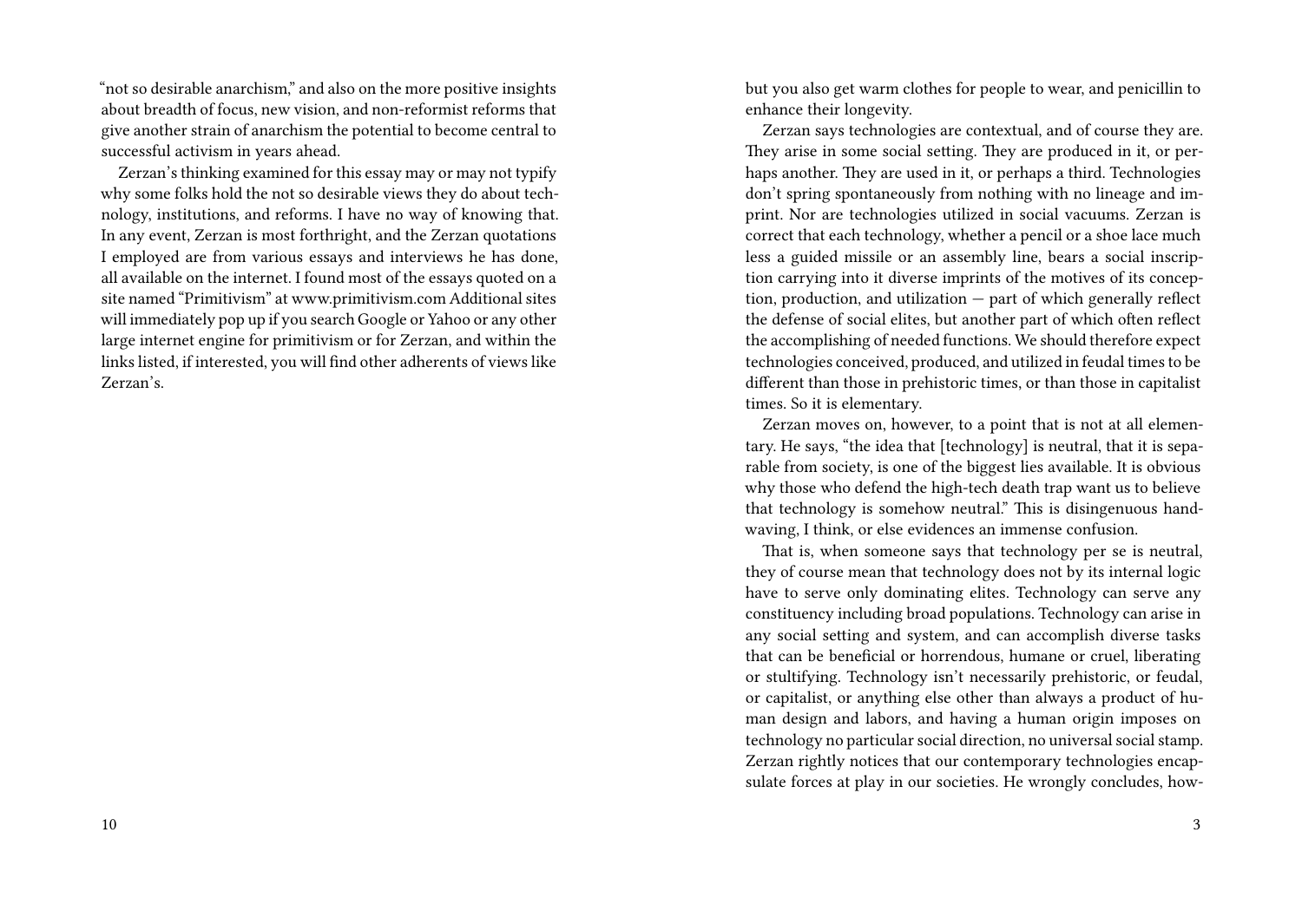ever, that all technology must forever and always be as our technology is now. It is therefore not true that if we don't like specific instances of our technology now, to get rid of them we must dispense all technology per se.

The most obvious way to discern the unwarranted leap in Zerzan's claim is to note that without technology humans would have no clothes, no source of power outside their own muscles, and not even agriculture to renew their muscles. Life would be brutish, isolated, and short. Disease would be rampant. Communication, mobility, knowledge, music, art, play, and pretty much everything else would be harshly limited. This alone ought to close the case, of course, that eliminating technology per se is not the way to avoid the ills of harmful technologies. But another way to see the point rests on examining Zerzan's logic.

Suppose I were to say that all human thought, all human expression, emotion, and even locomotion, manifests an imprint of the society in which it occurs. This is certainly equally true as saying that all technology bears such a societal imprint. So now what? Do I follow Zerzan to deduce from the fact that it is imprinted — like technology is — that all human thought, expression, emotion, and even locomotion must always embody oppressive attributes so that I should reject them all in the same way that Zerzan says we should reject technology? Or do I assert that in desirable social settings (and to a degree even in undesirable ones) human thought, expression, emotion, and even locomotion also have wonderful and essential attributes that we certainly don't want to reject, and that in good environments the defining features can become overwhelmingly positive making the idea of rejecting them utterly ridiculous? I prefer the latter logic, both for human attributes and for technologies.

Zerzan, in contrast consistently prefers the former logic. His mistake is to rightly notice various horrible technologies but then wrongly attribute the problem they pose not to mutable social structures and institutions which impose the bad features on the just short of this species suicide, Zerzan's agenda, or hope, seems to me to be that we should end divisions of labor, reject technology, discard institutions, silence language, eliminate numbers, reject time, and perhaps dispense consciousness — though not reproduction — returning to prehistoric relations. And the mainstream media says Zerzan is an exemplar of anarchism. No wonder.

You think I exaggerate? Well, judge for yourself. Zerzan says, "my tentative position is that only a rejection of symbolic culture [that is, language] provides a deep enough challenge to what stems from that culture." Thus: reject language. Or "only a politics that undoes language and time and is thus visionary to the point of voluptuousness has any meaning." Not just language, but time too. Wordplay is all well and good for provocative or aesthetic exercises or entertainment. But Zerzan claims to be challenging the realities that crush out people's lives. That carries a responsibility, it seems to me, to attend to reality.

Zerzan rejects numbers too. To explain why, he tells us that "Euclid developed geometry — literally, 'land measuring' — to measure fields for purposes of ownership, taxation, and the assignment of slave labor." And: "When members of a large family sit down to dinner, they know immediately, without counting, whether someone is missing. Counting becomes necessary only when things become homogenized." Can this be serious? Apparently so. The thought pattern is by now familiar, after all. Zerzan rightly notes that numbers can be used in harmful or alienating ways and to service authority and power. Anyone would conclude that in some pursuits we are better off without numbers. Fair enough. But Zerzan wrongly extrapolates that we'd be best off without numbers all the time. Goodbye to language, goodbye to numbers and time, goodbye to technology and institutions…why not goodbye to sex one wonders? After all, sex frequently manifests and undergirds harmful behavior too.

In the prior essay on Anarchism's trends I tried to focus on the important confusions about technology, institutions, and reforms that I think are diminishing the affectivity of a particular strain of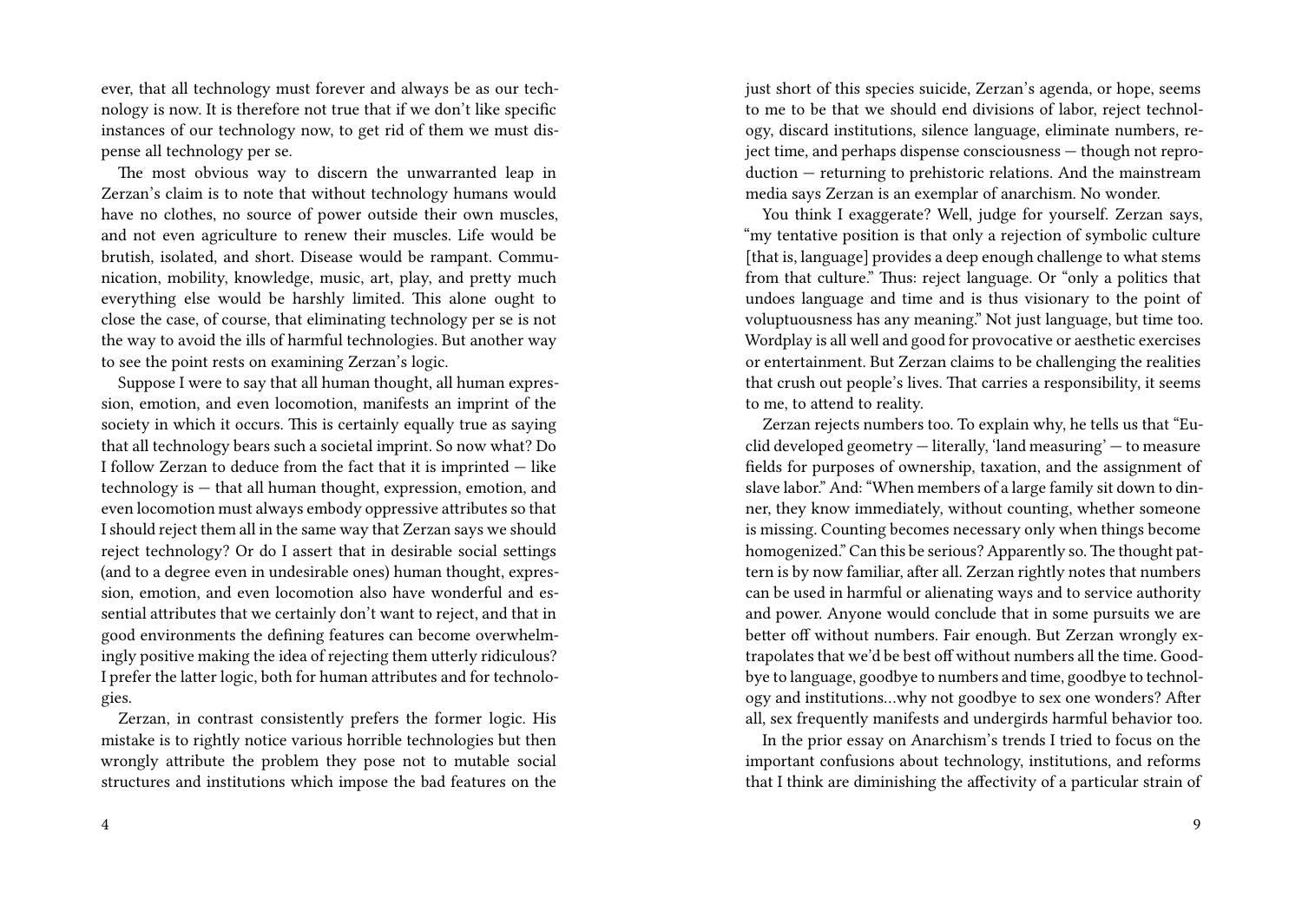Zerzan rejects even language, for example. He tells us that in "the process of transforming all direct experience into the supreme symbolic expression, language, monopolizes life. Like ideology, language conceals and justifies, compelling us to suspend our doubts about its claim to validity. It is at the root of civilization, the dynamic code of civilization's alienated nature. As the paradigm of ideology, language stands behind all of the massive legitimation necessary to hold civilization together. It remains for us to clarify what forms of nascent domination engendered this justification. made language necessary as a basic means of repression." The problem is now civilization…that is, humans entwined in social arrangements of their own creation, conceived to allow each to pursue their lives as they will without having to operate atomistically or in opposition to all others. Since words are a big part of the glue of such arrangements, says Zerzan, let's dispense with them rather than try to fulfill their potential.

"Words bespeak a sadness; they are used to soak up the emptiness of unbridled time. We have all had that desire to go further, deeper than words, the feeling of wanting only to be done with all the talk, knowing that being allowed to live coherently erases the need to formulate coherence," says Zerzan. And of course one doesn't want to live by words alone, or bread alone, or technology alone, or anything else alone. But that is not the same as wanting to entirely dispense with each. Likewise, of course we express sadness in words, but also in deeds and feelings. Should we thus relegate not only words, but also deeds and feelings to the junkyard? And consciousness is surely also often a bulwark of existing oppressions. Conscious sometimes manifests sadness and is often used in authoritative ways. Let's lobotomize, too. For that matter, why not notice that sexual intercourse has very often been fraught with painful ramifications, not to mention outright violations, and virtually universally to date in history with asymmetries of power? Why not dump sex too? Shortly thereafter there will be no more humans, and, Zerzan is correct, also no more human suffering. Terminating

technologies and the bad technologies on us, but to the entire category of technology per se. Ubiquitous manifestation of this leap from disliking instances of some category to rejecting the whole category would lead to rejecting pretty much everything that is social or otherwise a product of human exchange and thought, but which turns up with horrible aspects in contemporary societies, and would thus imply wanting humans to revert to a kind of pre-humanity state. Amazingly, Zerzan follows exactly that trajectory.

Thus, Zerzan offers that "my working hypothesis is that division of labor draws the line [between a desirable prehistory and everything since], with dire consequences that unfold in an accelerating or cumulative way. Specialization divides and narrows the individual, brings in hierarchy, creates dependency and works against autonomy." And he continues by deducing that "tools or roles that involve division of labor engender divided people and divided society."

That is, again Zerzan drags partial truths to outrageous conclusions. Of course typical corporate divisions of labor diminish and even destroy individual and social potentials. Zerzan points out, for example, that "the first 'breakthrough' for me was in terms of the Industrial Revolution in England. Namely, it became clear that the factory system was introduced in large part as a means of social control. The dispersed craftsmen were deprived of their autonomy and brought together in factories to be de-skilled and disciplined. This shows that technology was not at all 'neutral'." Perhaps Zerzan first encountered brilliant expression of such ideas a quarter century ago in the same places I first did, for example, in the wonderful essay by Steven Marglin, "What do bosses do?" or in Harry Braverman's *Monthly Review* work. But if so, he missed the key insight that the imposed division of labor served specific social relations and elites, and that the problem posed for suffering humanity wasn't that different people were doing different tasks per se, but was the particular limited combinations of tasks that